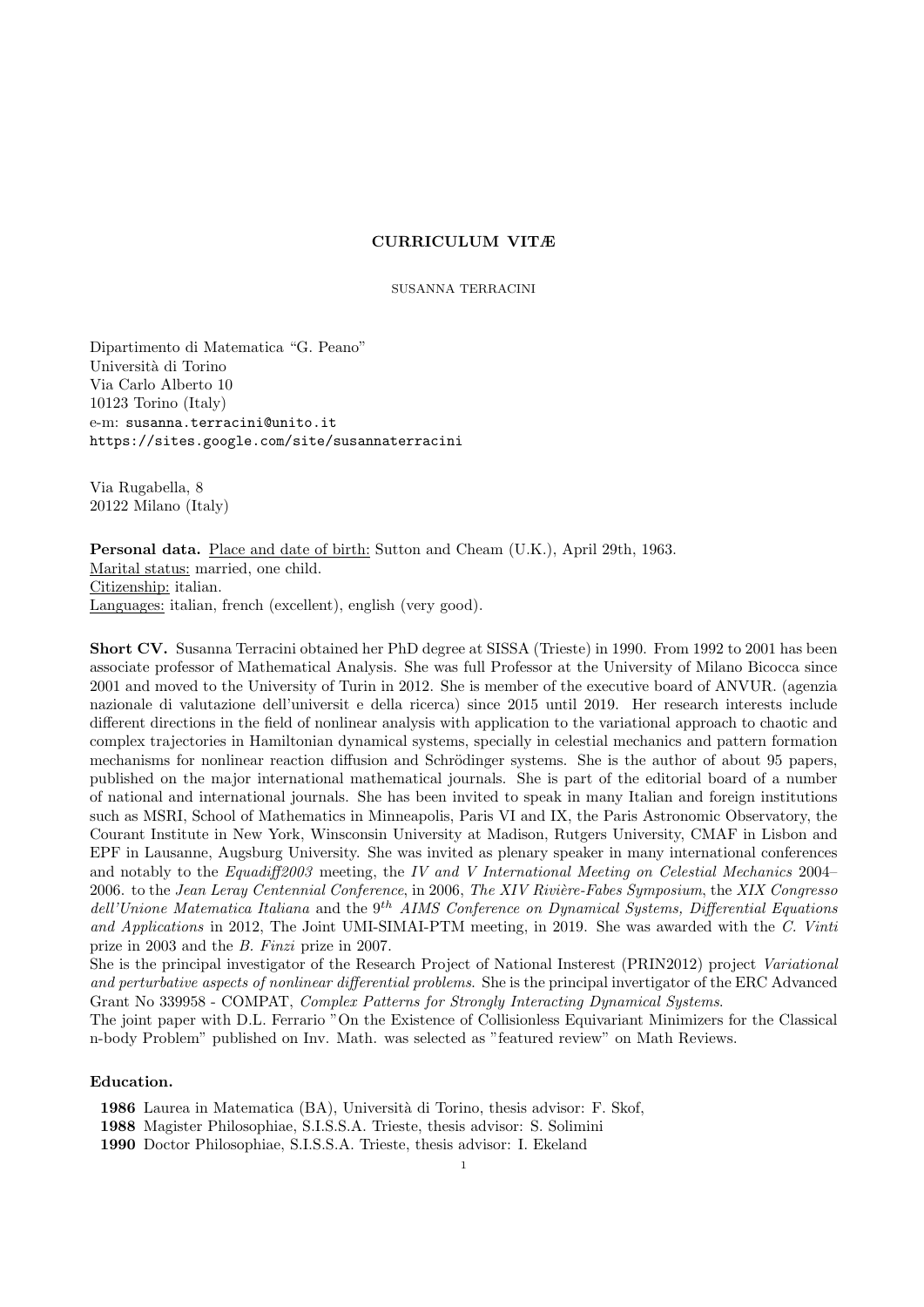## Academic appointments.

1988-89 Research fellowship C.N.R. at CEREMADE (University of Paris IX)

- 1990-92 Ricercatore of Mathematical Analysis (Tenured Assistant Professor), Politecnico of Milano, Italy
- 1992-01 Associate professor at the Department of Mathematics, Politecnico of Milano, Italy
- 2001-12 Full professor at the Department of Mathematics, University of Milano Bicocca, Italy
- 2012- Full professor at the Department of Mathematics "Giuseppe Peano", University of Torino

## Awards.

2003 Calogero Vinti prize for Mathematics, 2002, (Unione Matematica Italiana)

2007 Bruno Finzi prize for Rational Mechanics, 2007, (Istituto Lombardo di scienze e lettere)

## Academic Services.

2002– 2012: member of the committee of the PhD school in Pure and Applied Mathematics, University of Milano Bicocca

2002– 2012: vice–chairman of the Department of Mathematics, University of Milano Bicocca.

2013– now: member of the committee of the PhD school in Mathematics, University of Torino.

2012–14: member of the National Scientific Habilitation committee .

2014– now: member of the Research Observatory, University of Torino.

## Grants.

- 1998-08 Leader of the Milano research unit of the Project of National Interest "Variational Methods and nonlinear differential equations" (national leader: Prof. A. Ambrosetti). The Milano research unit consists of 3 full professors, 3 associate professor, 4 researchers, 2 post-docs and 5 PhD students, from Universities of Milano and Milano Bicocca and Torino, Politecnico of Milano and Torino.
- 2001-2012 Leader of the research unit "Calculus of Variations and Differential Equations", University of Milano Bicocca. The research unit consists of 2 full professors, 5 ricercatore, 2 post-docs and 5 PhD students, from University Milano Bicocca.
	- 2005- Member of the GREFI-MEFI program (Gruppo di Ricerca Europeo Franco-Italiano: Matemathics and Physics).
	- 2007-08 Pricipal investigator of the GNAMPA project "Esistenza e stabilità di onde solitarie per equazioni differenziali non lineari"
	- 2011-13 Principal investigator of the Research Project of National Insterest (PRIN2009) project Critical Point Theory and Perturbative Methods for Nonlinear Differential Equations, a network gathering four units in Italy (headed by M. Badiale, L. Chierchia, M. Berti and S. T.) and involving about 35 mathematicians.
	- 2014-16 Principal investigator of the Research Project of National Insterest (PRIN2012) project Variational and perturbative aspects of nonlinear differential problems, a network gathering eight local units in Italy (headed by L. Chierchia, M. Berti, A. Malchiodi, F. Pacella, P. Pucci, G. Tarantello, E. Valdinoci and S. T.) and involving about 75 mathematicians.
	- 2014-19 Principal Invertigator of the ERC Advanced Grant No 339958 COMPAT, Complex Patterns for Strongly Interacting Dynamical Systems.

#### Teaching.

- Mathematical Analysis (graduate level),
- Calculus (graduate level),
- Diifferential Equations
- Measure Theory (graduate level),
- Advanced Calculus (Master level),
- Variational Methods
- Functional Analysis and Differential Equations (Master level),
- Functional Analysis applied to Material Sciences (Master level),
- Symmetry methods in PDE's (post–graduate level),
- Ginzburg–Laundau vortices (post–graduate level),
- Nonlinear analysis (post–graduate level),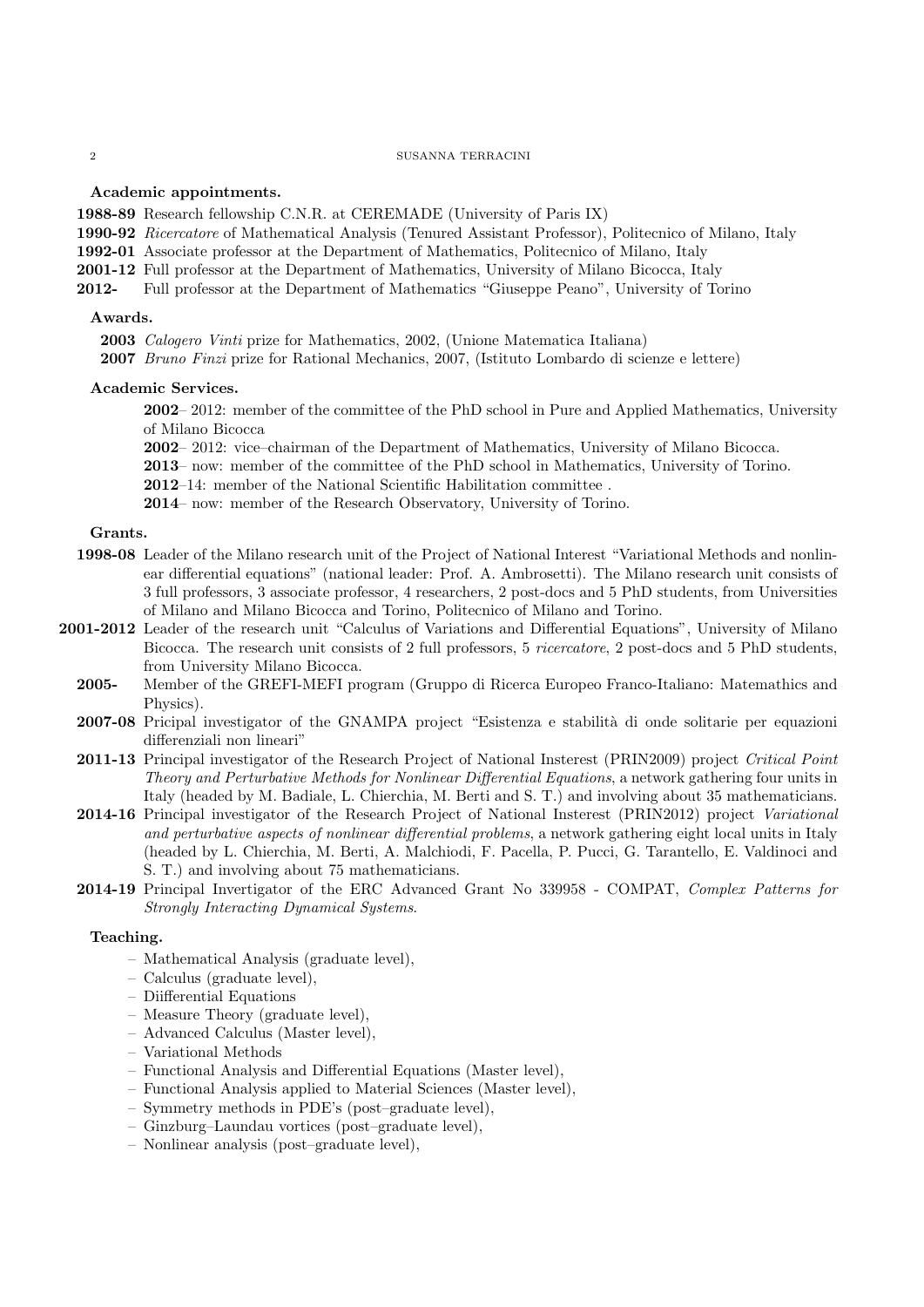Master thesis supervised.

- 2005 Roberto Castelli, Moti periodici di filamenti vorticosi quasi–paralleli
- 2005 Benedetta Noris, Il lemma di monotonia di Alt–Caffarelli–Friedman
- 2007 Cristina Sanvito, *Singolarità per problemi degli N–corpi*
- 2007 Chiara Todeschini, L'educazione matematica nell'istituzione carceraria
- 2009 Andrea Alemani, Reaction diffusion equations: Some applications to ecology
- 2010 Luca Galimberti, Sulle migliori costanti delle immersioni di Sobolev Silvia Mosca, La classificazione delle soluzioni dell'equazione di Lane-Emden Cristian Bruno, Stabilità e instabilità asintotica di una crescita tumorale
- 2011 Cristian Cesana, Invasioni biologiche, sopravvivenza e fronti d'onda in un'ambiente periodicamente frammentato
	- Giovanni Cattorini, Transversality condition and utility maximization Marcello Mariotti, Some Recents Results about Population Dynamics Simone Brusamolino, Stabilità e instabilità di biforcazioni per un modello matematico di crescita tumorale
- 2012 Ilaria Colombo, Orbite periodiche simmetriche per il problema degli N-corpi Matteo Rizzi, Qualitative properties of solutions of some nonlinear partial differential equations, jointly supervised with Alberto Farina, Univ. de la Picardie Ilaria Mondello, Continuum limit for the discrete NLS equation, jointly supervised with Gigliola Staffilani, MIT

Alice Ambrosio, Singular Harmonic Maps In General Relativity

- 2014 Luca Alasio, Minimizers of the interaction energy on a space of probability measures
	- Alessandro Audrito, Classical Theory of Parabolic Equations and an Application to the Dynamics of Populations
		- Stefano Burzio, Vortices in Bose-Einstein Condensates

Fabrizio Longo Vaschetti, Symmetric solutions to the Allen-Cahn equation

2015 Pamela Duodu, The diffusion equation: modeling and qualitative analysis, jointly supervised with Moustapha Fall, AIMS Sénégal.

## PhD thesis supervised.

- 1994-98 Filippo Gazzola (now full professor, Politecnico di Milano), Orbite periodiche in sistemi di moti periodici in catene di infinite particelle. co-advised with G. Prouse
- 1995-99 Monica Conti (now associate professor, Politecnico di Milano), *Existence, non existence and multiplicity* mathods for elliptic systems.
- 1995-99 Luca Merizzi, Tecniche variazionali per problemi ellittici su uno spazio di Hilbert parzialmente ordinato.
- 1995-99 David Pardo, Simmetria per le soluzioni di equazioni subellittiche non lineari.
- 1996-00 Gianmaria Verzini (now ricercatore, Politecnico di Milano), Oscillating solutions to differential equations via the Nehari method.
- 2002-04 Vivina Barutello (now ricercatore, Università di Torino), On the n–body problem.
- 2005-09 Roberto Castelli, On the variational approach to the one and N-centre problem with weak forces.
- 2005-09 Benedetta Noris, On nonlinear Schrödinger systems with strong competition.
- 2006-10 Hugo Tavares, Nonlinear elliptic systems with a variational structure: existence, asymptotics and other qualitative properties. ( with Miguel Ramos)
- 2007-11 Laura Abatangelo, *Multiplicity of solutions to elliptic equations*.
- 2010-13 Alessandro Zilio, On monotonicity formul, fractional operators and strong competition, co-advised with Gianmaria Verzini
- 2010-13 Nicola Soave, Variational and Geometric Methods for Nonlinear Differential Equations, co-advised with Alberto Farina (Univ. Picardie)
- 2011-15 Manon Nys, Schrödinger equations with an external magnetic field: spectral problems semiclassical states, co-advised with Denis Bonheure
- 2011-15 Riccardo Jadanza, Morse index and linear stability of relative equilibria in singular mechanical systems, co-advised with Paolo Tilli, V. Barutello, A. Portaluri, posizione attuale: post-doc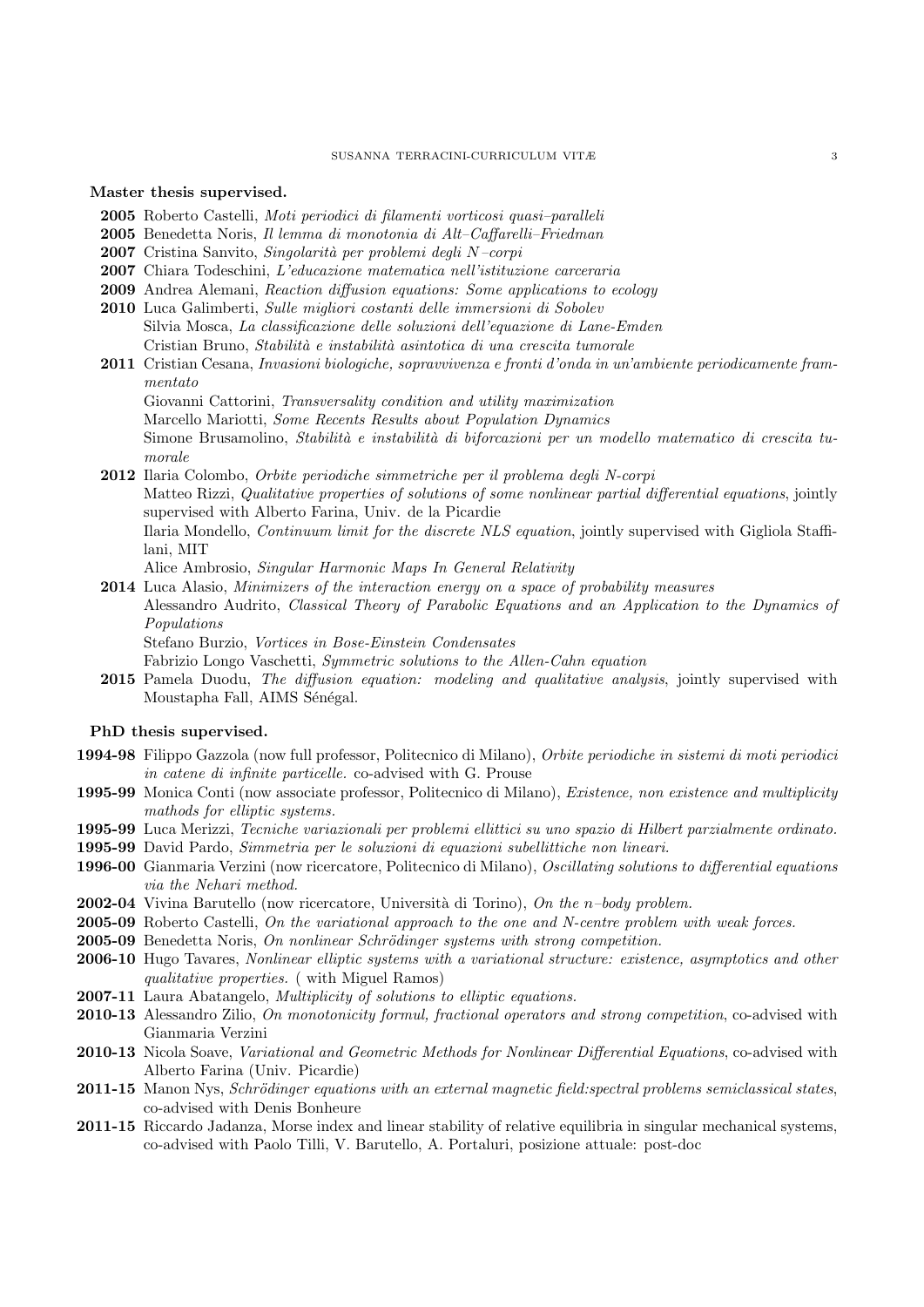- 2013-17 Matteo Sacchet, Two Nonlinear Systems from Mathematical Physics, co-advised with Thomas Bartsch, attualmente borsista presso l'Universit di Torino
- 2014-18 Alessandro Audrito, Nonlinear and nonlocal diffusion equations. Qualitative theory and asymptotic behaviour, attualmente post-doc presso il Politecnico di Torino
- 2014-18 Giorgio Tortone, On the nodal set of degenerate-singular and nonlocal equations, attualmente borsista presso l'Universit di Torino
- 2014-18 Stefano Vita, Strong Competition Systems Ruled by Anomalous Diffusions, attualmente post-doc presso l'Universit di Bologna

I am currently supervising one PhD thesis (Gian Marco Canneori).

## Post-doc mentoring.

2000-02 Davide L. Ferrario (now associate professor, University of Milano-Bicocca)

- 2000-01 Gianmaria Verzini (now ricercatore, Politecnico di Milano)
- 2002-03 Andrea Venturelli (now full professor, Université d'Avignon)
- 2003-06 Veronica Felli (now associate professor, University of Milano-Bicocca)
- 2004-07 Vivina Barutello (now ricercatore, University of Torino)
- 2005-06 Elsa Maria Marchini (now ricercatore, Politecnico di Milano)
- 2008-10 Marco Ghimenti (now ricercatore, University of Pisa)
- 2008-10 Ana Primo Ramos (now post-doc, ICMAT Institute for the Mathematical Sciences, Madrid)
- 2010-12 Benedetta Noris (now Marie-Curie post-doc at the University of Versailles);
- 2012-13 Mouhamed Moustapha Fall (now holding a research position at the African Intinute of Mathematics)
- 2012-13 Laura Abatangelo (now post-doc, University of Milano-Bicocca)
- 2014-16 Dario Mazzoleni (University of Torino)

2015-17 Corentin Léna (University of Torino)

2015-17 Christos Sourdis (University of Torino)

## Participation in Scientific Commitees of Conferences (from 2010).

2010 Solitary and Dispersive Days Milano, December 13–17, with R. Adami, D. Bambusi, D. Noja

- 2011 Variational and perturbative methods for nonlinear differential equations, Venice, January 20-22, with A. Malchiodi
- 2012 Workshop on Variational methods in N-body and Vortex Dynamics, Lecce, May 28-June 8, with A. Portaluri
	- Singular limit problems in nonlinear PDEs, CRM Luminy, November 26-30, with T. Bartsch, M. Del Pino, N. E Dancer
- 2013 New perspectives on the N-body problem, BIRS Banff (Canada), January 13-18 2013 (a Mathematics for Planet Earth event), with L. Chierchia, V. Kaloshin and J.N. Mather
	- Workshop Concentration phenomena and compactness issues in nonlinear PDE, May 19-25 2013, Institute Mittag Leffler (Djursholm), with M. Vlapp and A. Szulkin
	- The 5th EWM summer school, ICTP, May 27- June 1 2013
	- The 16th EWM General Meeting, Hausdorff Institute for Mathematics, Bonn, September 2-6, 2013
- 2014 Variational Methods in Elliptic Equations and Systems, with Luis Sanchez, Hugo Tavares, Lisboa, January 7-10, 2014
	- 2014 International Conference of Women Mathematicians, Program Committee member, to be held in August 2014 in Seul, Korea
- 2015 Complex Patterns in Nonlinear Phenomena Conference, Chair, Turin, January 24-30 2015
	- INDAM Meeting of European Women in Mathematics: the 17th EWM General Meeting, Chair, to be held in Cortona in September 2015
	- Joint meeting of the AMS, EMS and SPM, Program Committee member, June 9-13, 2015 in Porto, Portugal
	- XX Convegno dell'Unione Matematica Italiana, Scientific Committee member, September 2015 6-11 2015, Siena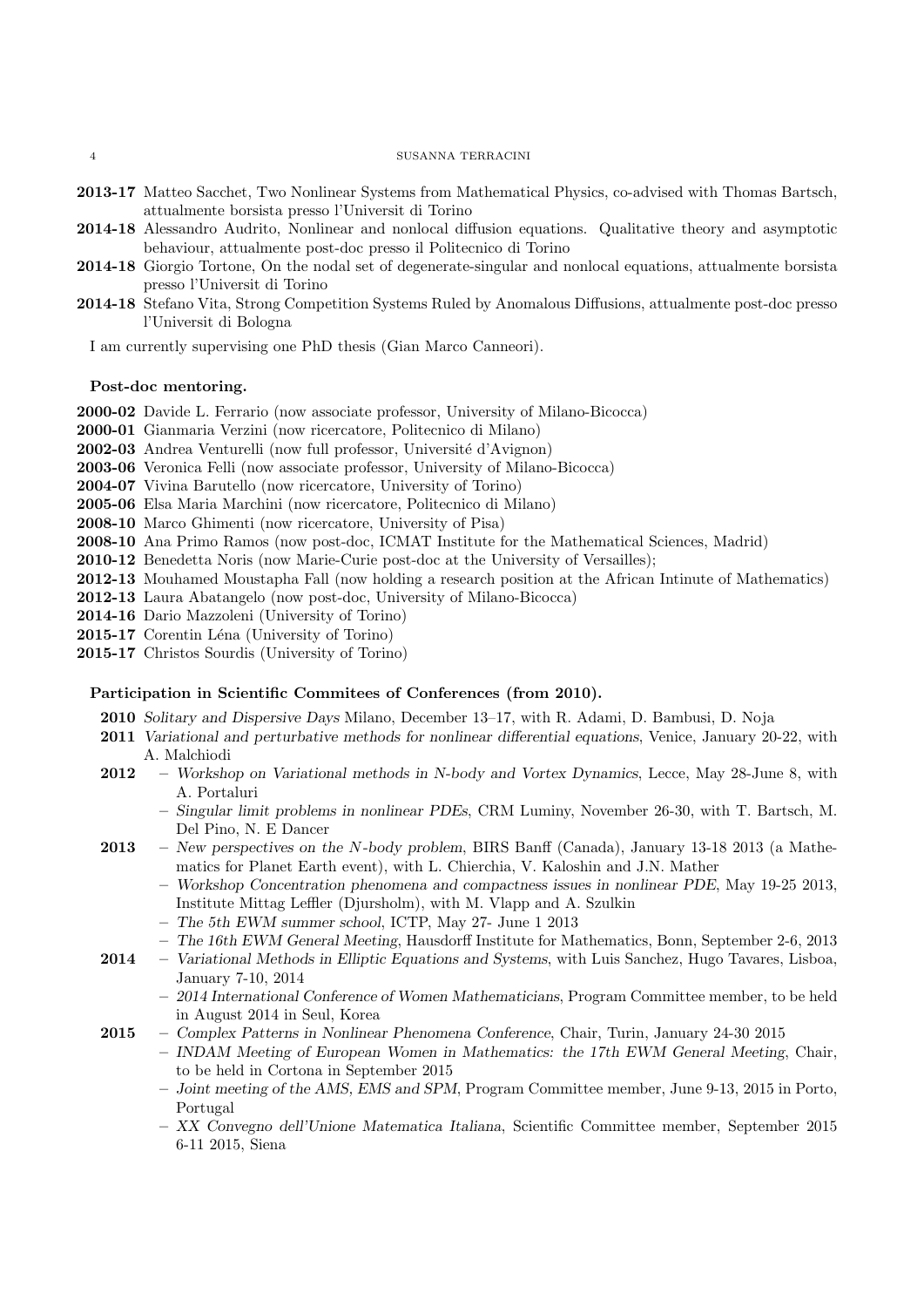- VII Symposium on Nonlinear Analysis Toru´un, Scientific Committeee, Poland, September 14-18, 2015
- INdAM Meeting of European Women in Mathematics: the 17th EWM General Meeting, Thematic Session Nonlinear PDEs, Il Palazzone in Cortona, August 31st-September 4th, 2015 (http://www.europeanwomeninmaths.org/activities/conference/17th-ewm-general-meeting-cortona-2015)
- Autumn School on ODEs and Dynamical Systems, Universit`a degli Studi di Torino, November 24-27, 2015.webpage: https://sites.google.com/site/asodys2015/home
- 2016 Bruxelles-Torino talks in PDEs, Department of Mathematics "Giuseppe Peano", Università degli studi di Torino, May 2-5, 2016. https://brutopdes.wordpress.com/
	- Jornadas d'interacci´o entre sistemes din`amics i equaciones en derivades parcials, Barcelona, July 11 - 15, 2016 (https://mat.upc.edu/ca/recerca/congressos-jornades-i-seminaris/jisd-summer-school/jisd2016)
	- PDEs at the Grand Paradis, International Conference on Variational Methods and non linear PDEs, Cogne, Auditorium Biblioteca, June 20-24, 2016.
		- http://www.mat.uniroma2.it/damascel/cogne2016/index.shtml
	- Women and Research in Mathematics: the contribution of SISSA. SISSA, Trieste, September 7-8-9, 2016.
- 2017 Asymptotic Patterns in Variational Problems: PDE and Geometric Aspects (16w5065), Banff International Research Center, Casa Matematica Oaxaca, Mexico, september 25-30 2016 http://www.birs.ca/events/2016/5-day-workshops/16w5065
	- Roma Caput PDE, Roma, January 23 26, 2017 https://sites.google.com/site/romacaputpde/
	- James SERRIN: from His legacy to the new frontiers, Dipartimento di Matematica e Informatica, Universit`a degli Studi di Perugia Perugia, January 30 - February 3, 2017 http://www.dmi.unipg.it/serrinconference2017/
	- Workshop on Celestial Mechanics, Torino, April 4–7 2017
	- Workshop Young PDE's@Roma February 19-22, 2018, Dipartimento SBAI, La Sapienza Universit di Roma
		- https://sites.google.com/a/uniroma1.it/young/
	- SDSM 2017 Satellite Dynamics and Space Missions: Theory and Applications of Celestial Mechanics, San Martino al Cimino August 28- September 1 2017, http://adams.dm.unipi.it/ simca/sdsm2017/
	- Intensive Week of PDEs at Spa, Spa (Belgium) from December 11, 2017 to December 15, 2017
	- Miniworkshop in Celestial Mechanics Turin, 18-19/12/2017
- 2018 Interaction models: Mean Field Games, pattern formation and related topics January 25-26, 2018 - Dipartimento di Matematica "Tullio Levi-Civita", Università degli Studi di Padova (Gianmaria Verzini organizer)
	- ICM 2018 Satellite conference on Nonlinear Partial Differential Equations , Fortaleza, Brazil, 23-27 July 2018 (Hugo Tavares organizer)
- 2019 Intensive Week of PDEs@Cogne, Cogne (Italy), June 2-7, 2019
	- New trends in Celestial Mechanics, Cogne (Italy), June, 24-28, 2019

Editorial work. Is member of the editorial committee of NOdEA: Nonlinear Differential Equations and Applications, and associate editor of Celestial Mechanics and Dynamical Astronomy, Nonlinearity, Acta Applicandæ-Mathematicæ, Discrete and Continuous Dynamical Systems - B, ESAIM-COCV, Functiones et Approximatio, Portugaliæ Mathematica.

Has served as a referee for many international journals including: Journal of the American Mathematical Society, Inventiones Mathematicae, Advances in Mathematics, Communications in Mathematical Physics, Archive for Rational Mechanics and Analysis. Proceedings of the American Mathematical Society, Nonlinearity, Physics Letter A, Physica D, Interfaces and Free Boundaries, International Journal of Mathematics, Journal d'Analyse Mathematique, Astronomy, Celestial Mechanics and Dynamical Astronomy, Mathematical Models in Applied Sciences, Communications in Contemporary Mathematics Discrete and Continuous Dynamical Systems sec.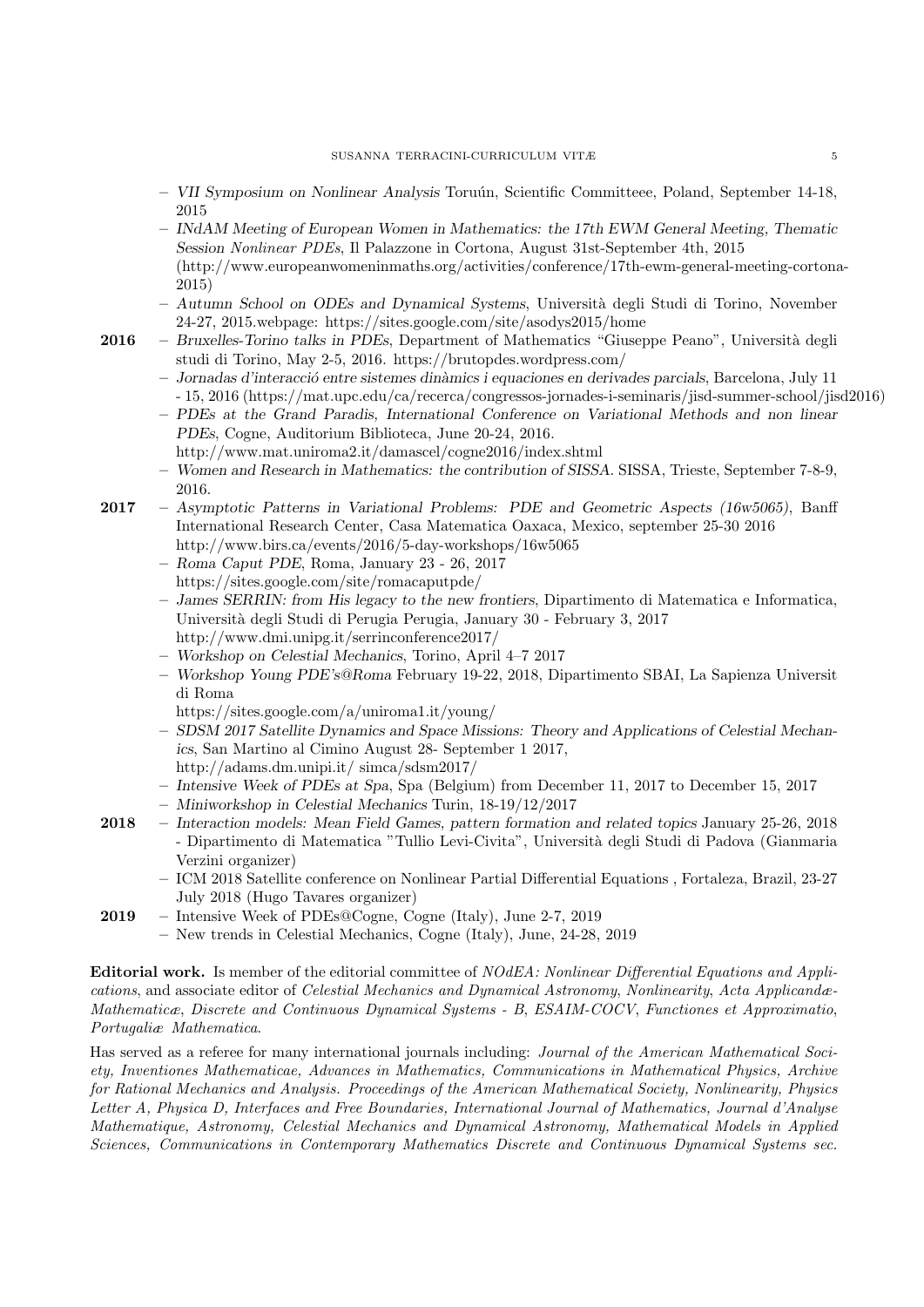A, Journal of Differential Equations, Calculus of Variations, Annales de l'Institut Henri Poincaré, Analyse non linéaire, The Royal Society of Edinburgh Proceedings A, Communications in Partial Differential Equations, Mathematische Nachrichten, Nonlinear Analysis TMA, Differential and Integral equations, Advances in Differential Equations, Journal of Mathematical Analysis and Applications, Electronic Journal of Differential Equations, SIAM Journal on Scientific Computing, ZAMP, Mathematics of Computation.

Other services. Member of the Osservatorio per la Ricerca dell'Università di Torino. Member of the ASN Committee 2013-14, the italian national habilitation commitee. Member of the AERES evaluation panel of the Mathematics Department of University of Paris Crete<sup>il</sup>- Marne-la-Vallé (2009), member of the evaluation panel of the Mathematics and IT Departments of Uppsala University. Has served as referee for several research funding agencies.

# Visiting positions (one month or more).

- Centro de Matematica e Applica¸coes Fundamentais, Lisboa, June 1992, May 1994;
- Courant Insitute for Mathematical Sciences, New York University, USA: November 1992– April 1993,
- CEREMADE, Universit´e de Paris IX, May 1993, September 1996, March 1998, January–February 2004; February 2005; February 2007.
- Department of Mathematics, University of Southern California, USA: September–December 1994,
- Departimento di Matematica, University of Evora, Portugal, June 1996,
- Rutgers University, September 1998,
- Observatoire Astronomique de Paris, Bureaux de Longitudes, May 2000 and March 2001, February 2005
- MSRI Visiting member, April 2011

## Short courses.

- Nonlinear Analysis and Differential Equations', Lisboa, October 1998 (eight lectures);
- "IV Turin fortnight on nonlinear analysis", Dipartimento di Matematica, Universit`a di Torino, September 30th - October 3rd, 2003, short course (3 lectures) Segregated states for some competition-diffusion problems: existence, uniqueness and the free boundary problem.
- "Workshop GREFI-MEFI 2008: from Dynamical Systems to Statistical Mechanics", CIRM, Marseille February 18–22, 2008, "A functional analytic approach to multi-modal periodic trajectories in Fermi-Pasta-Ulam chains"
- "The Spring School in Nonlinear Partial Differential Equations" Universit´e Catholique de Louvain, Louvain-la-Neuve, Belgium, May 26–30, 2008, Analytical aspects of optimal partition problems and segregation in reaction-diffusion systems
- Variational Methods and Nash-Moser, Pacific Institute for Mathematical Sciences, Vancouver June 16– 22 2008, Symmetries and collisions in the n-body problem,
- South West Regional PDE Winter School', St Anne's College, University of Oxford, 12-13 December 2008 Analytic aspects in spatial segregation for competition systems,
- Bangalore (India), August 2010, Spatial segregation for competition systems
- Advanced school Intensive two-month on boundary value problems for differential equations: models for the applied sciences and theoretical aspects. Modena, April 15 -June 15 2012
- School Variational and geometric methods in PDE's Ancona (Italy), April 18-27 2012
- INDAM-GNAMPA School Differential equations and Dynamical Systems, Serapo (Latina), June 11-15 2012
- Scuola Matematica Interuniversitaria, Equazioni alle Derivate Parziali, Cortona July 15-28 2012
- Summer School: Mathematical Methods in Celestial Mechanics, CIRM Marseille, Spetember 9-13, 2013
- GNAMPA school on Nonlinear Elliptic Problems, University of Milano-Bicocca, January 20-24, 2014
- Primo Corso Intensivo di Calcolo delle Variazioni, Catania June 9-14, 2014
- WORKSHOP ON INTERACTIONS BETWEEN DYNAMICAL SYSTEMS AND PARTIAL DIFFER-ENTIAL EQUATIONS, Barcelona, June 16-20, 2014
- CIMPA Research School Hamiltonian and Lagrangian Dynamics, Salto, Uruguay, March 10 to 19, 2015
- Summer Course UIMP 2015 Frontiers of Mathematics and Applications IV, Santander (Spain), July 20-25, 2015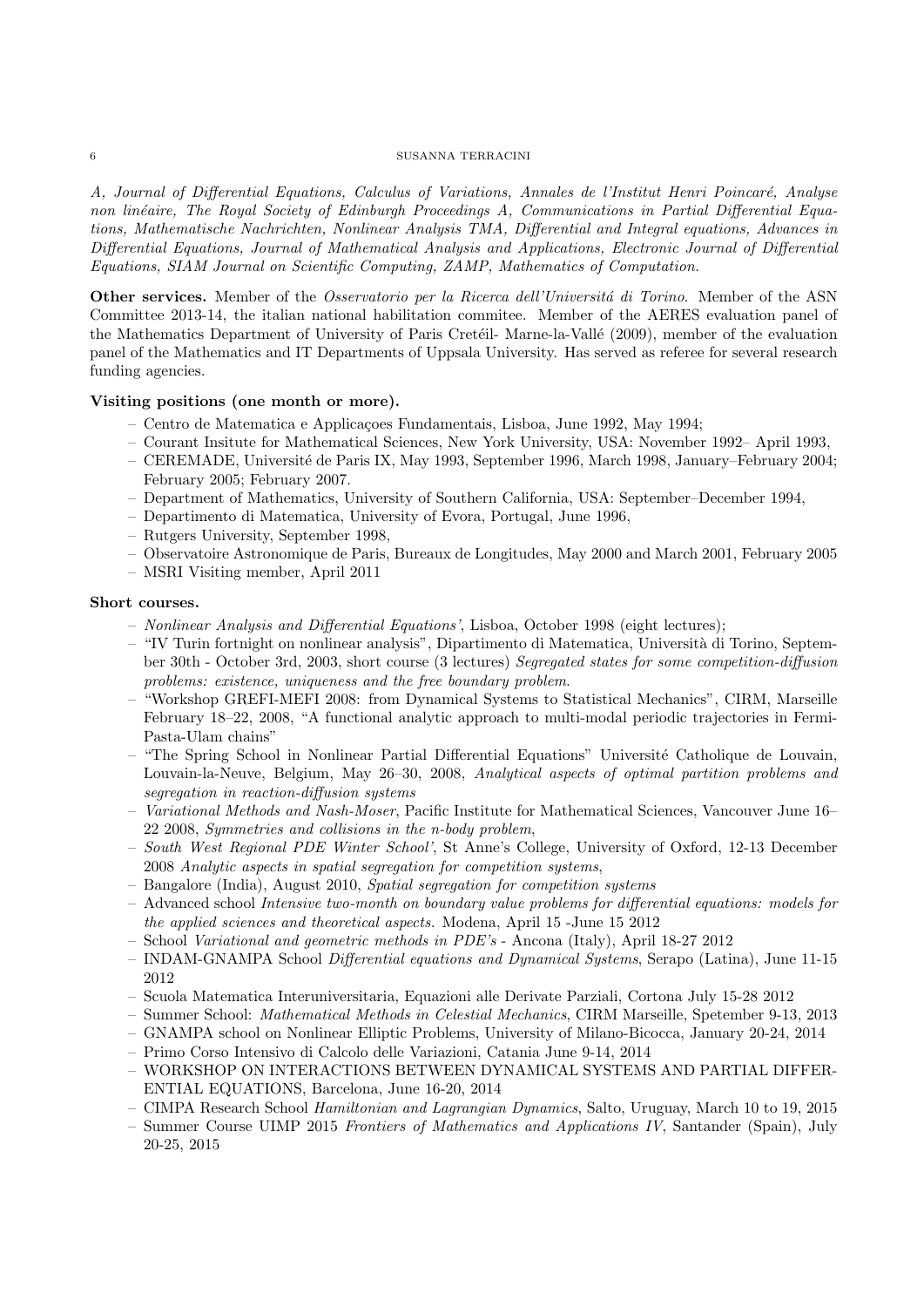- African Institute for Mathematical Sciences, S´en´egal, Spring School on nonlinear PDEs, February 15-19 2016, Geometric aspects of phase separation
- Focus Program on Nonlocal Partial Differential Equations, Fields Institute, Toronto, May 24-27 2016, Geometric aspects of phase separation
- Scuola Estiva GNFM, Ravello, September 5-10 2016, Geometric aspects of phase separation
- 2018 EWM-EMS Summer School on Nonlocal interactions in partial differential equations and geometry, Institut Mittag-Leffler, May 21-25, 2018 Geometric Aspects of Phase Separation
- Recent Trends on Nonlinear PDEs of Elliptic and Parabolic Type, 5-16 November 2018, MATRIX, Creswick (Australia), Spatial segregation with non-standard diffusions

#### Invited talks (from 2014).

- 2013 Seminario Problemi Differenziali Non Lineari Universit`a di Roma "La Sapienza", April 11 2013
	- Seminari di Analisi Matematica Universit`a di Torino, 15 maggio 2013
		- Workshop Concentration phenomena and compactness issues in nonlinear PDE, Mittag–Leffler Institute May 21th 2013
		- Geometric Methods in PDE, INDAM Meeting in the occasion of the  $70^{th}$  birthday of Ermanno Lanconelli, Cortona, May 27-31 2013
		- Nonlinear Elliptic and Parabolic Partial Differential Equations, Politecnico di Milano, June 19-21 2013
		- Mathematical Paradigms of Climate Science, Istituto Nazionale di Alta Matematica Roma, June 14-28 2013
		- Variational methods and partial differential equations, Workshop on the occasion of Michel Willem's 60th birthday, Université Catholique de Louvain, Louvain-la-Neuve, July  $11-12$  2013
		- CELMEC VI, The Sixth International Meeting on Celestial Mechanics, San Martino al Cimino, September 1-7, 2013
		- Workshop on nonlinear PDE and calculus of variations Chern Institute of Mathematics, Nankai University, Tianjin, September 16-20, 2013
		- France-Taiwan Joint Conference on Nonlinear Partial Differential Equations, National Taiwan University, Taipei, Taiwan, October 21-25, 2013
		- International conference on Recent developments of nonlinear PDEs, Australian National University, during November 25-29, 2013
- 2014 GNAMPA school on Nonlinear Elliptic Problems, January 20-24, 2014 Università di Milano-Bicocca
	- African Institute of Mathematical Sciences, Colloquium, February 2014
	- "Workshop on Symplectic Dynamics and Hamitlonian Systems" (SyHaS), Chern Institute of Mathematics (CIM), Nankai University, Tianjin, China, May 19-23, 2014
	- Workshop Geometric Aspects of Semilinear Elliptic and Parabolic Equations: Recent Advances and Future Perspectives, BIRS, Banff, May 25-30, 2014
	- A meeting with Louis Nirenberg, Riemann International School of Mathematics Varese, Villa Toeplitz, June 13 2014
	- $-$  Partial differential equations and nonlinearities. A conference in honor of Haïm Brezis, IHP Paris June 30-July 4 2014
	- The  $10^{th}$  AIMS Conference on Dynamical Systems, Differential Equations and Applications, Madrid, July 7 - 11,
	- $-$  Conference *Méthodes géométriques et variationnelles pour des EDPs non-linéaires*, Lyon (France), September 1-5, 2014.
	- Workshop Symplectic Techniques in Topology and Dynamics University of Cologne, September 22 - 26, 2014
	- Workshop Navigare fra le stelle: il satellite Gaia, una nuova rivoluzione astrofisica? Palazzo Lascaris, sede del Consiglio Regionale del Piemonte, Turin, november 14
	- Mathematics Colloquium, Justus Liebig Universität, Gießen
- 2015 Congreso de la Real Sociedad Matématica Española, special session session Nonlinear Analysis and Elliptic PDEs, Granada, February 2–6 2015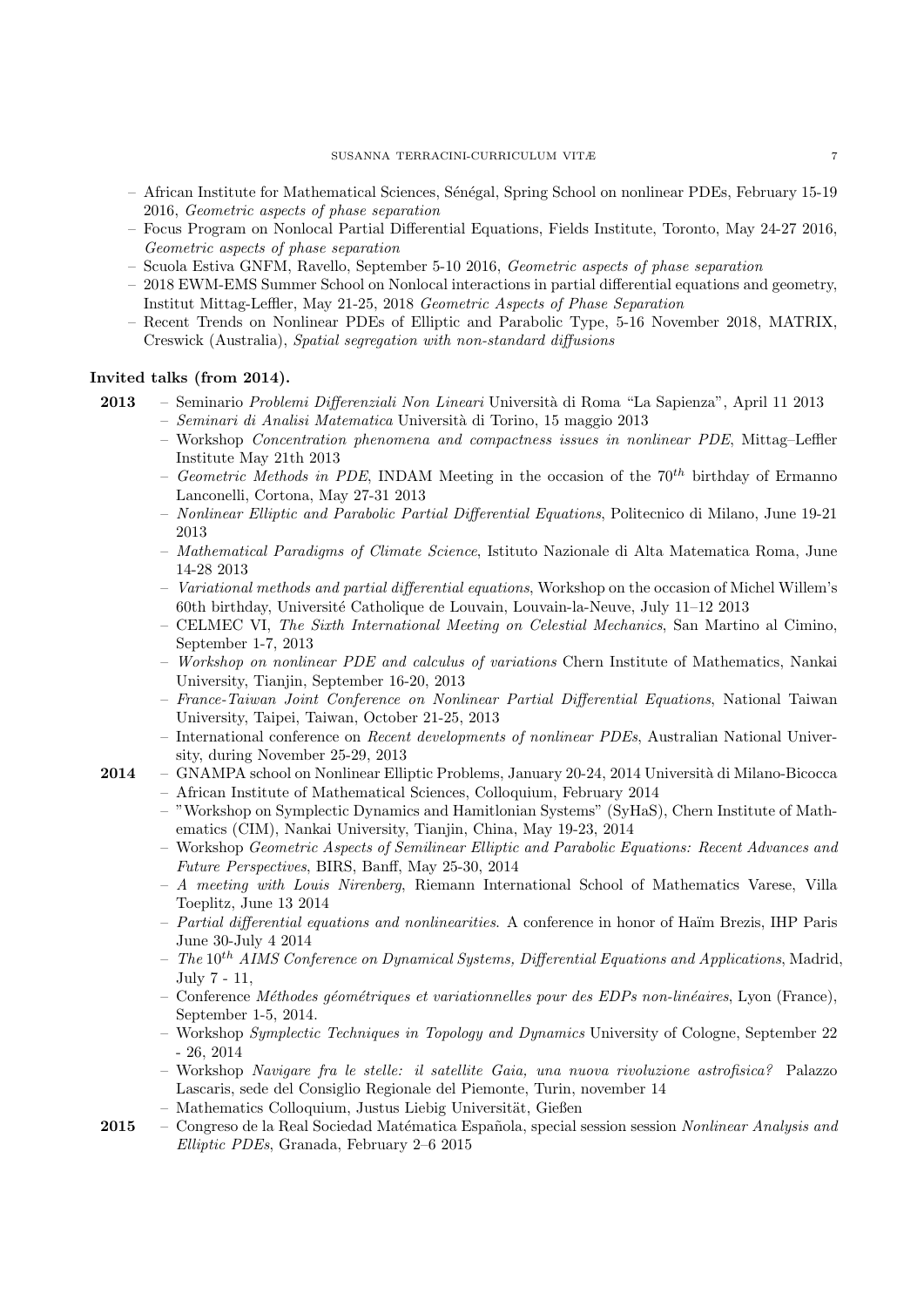- Winter School and Workshop Spectral theory and shape optimization problems for elliptic PDEs University of di Milano-Bicocca, February 9-13
- Conference Nonlinear Elliptic PDEs at the and of the World, Universidad de Magallanes, Punta Arenas, Chile February 2 - 6, 2015
- Seminar, Laboratoire Jean Kuntzmann, Universit´e Joseph Fourier, Grenoble, March 26, 2015
- Workshop Geometric and spectral Analysis Universit´e Aix-Marseille, April 13–15, 2015
- One day in PDEs, Gran Sasso Science Institute, L'Aquila, April 20, 2015
- Workshop Recent trends in geometric analysis, Carry-Le-Rouet (F), June 1-5, 2015
- AMS-EMS-SPM meeting, Porto (Portugal), June 10-13 2015,
- Workshop Nonlinear meeting in Turin, University of Turin, June 16-17, 2015
- Workshop Shape optimization and spectral geometry, ICMS, Edinburgh, 29 June 3 July 2015
- Workshop New advances in PDE's, Inverse Problems and Control Theory, University of Parma, July 6-10, 2015
- BCAM Workshop on Harmonic Analysis and PDEs, Basque Center for Applied Mathematics, Bilbao, July 13-17 2015
- Symplectic Techniques in Topology and Dynamics 2015, Cologne, August 24-28 2015, A variational approach to colliding solutions in celestial mechanics
- Workshop on Nonlinear PDEs, September 7-11 2015, Université Libre de Bruxelles, Existence and regularity of solutions to optimal partition problems involving Laplacian eigenvalues
- VII Symposium on Nonlinear Analysis, Toruń, September 14-18, 2015, *Liouville theorems and* qualitative properties of solutions to competitive systems with several components
- PDE 2015 Theory and Applications of Partial Differential Equations, November 30 to December 4, 2015, WIAS Berlin, Entire solutions and spiralling asymptotic profiles of competition-diffusion systems
- 2016 Institut für Mathematik, Goethe-Universität Frankfurt, February 3, 2016, Entire solutions and spiralling asymptotic profiles of competition-diffusion systems
	- Workshop on Symplectic Geometry, Contact Geometry, and Interactions, University of Augsburg, February 25-27 2016, Scattering parabolic solutions for the spatial N-centre problem
	- Dipartimento di Matematica "Guido Castelnuovo", Universit`a Sapienza Roma, 11 Aprile 2016, Entire solutions and spiralling asymptotic profiles of competition-diffusion systems
	- Recent Trends in Differential Equations, University of Aveiro, June 27-29 2016, Scattering parabolic solutions for the spatial N-centre problem
	- Calculus of Variations, Mathematisches Forschungsinstitut Oberwolfach, July 10-16 2016, Regularity of the optimal sets for spectral functionals
	- New trends in Partial Differential Equations, Centro di Ricerca Matematica Ennio De Giorgi, Pisa October 3-7 2016, Entire solutions and spiraling asymptotic profiles of competition-diffusion systems
	- Shape Optimization, Isoperimetric and Functional Inequalities, Centre International de Rencontres Mathématiques, Luminy, Marseille, November 21-15, 2016, Regularity of the optimal sets for spectral functionals - Part I
	- $-$  Università di Udine, Colloquim, November 8 2016, Aspetti geometrici nella separazione di fase
	- Workshop in Mathematical Physics, ETH Hönggerberg, November 28-30, 2016, Geometric Aspects of Phase Separation
	- Workshop on Nonlinear PDE'sand Mathematical Physics, Tsinghua Sanya International Mathematics Forum December 5-9, 2016, Geometric Aspects of Phase Separation
- 2017 JAMES SERRIN: FROM HIS LEGACY TO THE NEW FRONTIERS, Perugia, January 30 February 3, 2017, Entire solutions and spiralling asymptotic profiles of competition-diffusion systems
	- Seminario di Analisi, Dipartimento di Matematica e Applicazioni "Renato Caccioppoli", Napoli, 9 febbraio 2017, Geometric Aspects of Phase Separation
	- $A$  day in Nonlinear Analysis, Università di Napoli Federico II, March 2 2017, *Parabolic solutions* for the spatial N-centre problem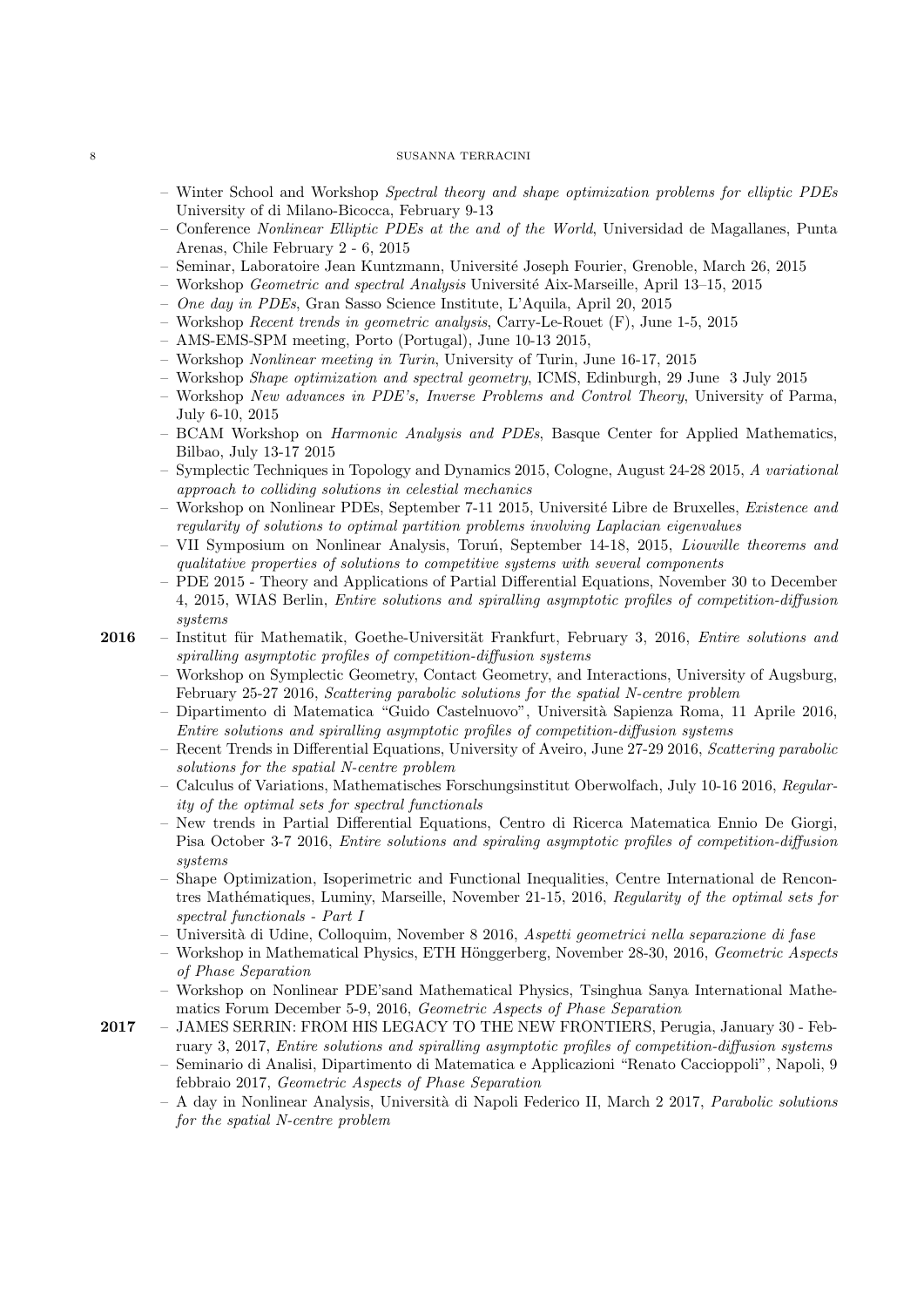- Colloquium del Dipartimento di Matematica, Universit`a di Roma Tor Vergata, March 7 2017, A survey on the variational approach to the N-body problem
- Universit`a Cattolica del Sacro Cuore, Dipartimento di Matematica e Fisica "Niccol`o Tartaglia", Brescia, 7 aprile 2017 On s-harmonic functions on cones
- Women in PDEs@Karlsruhe, KIT, Karlsruhe, Germany, April 27-28 2017, A survey on the variational approach to the N-body problem
- Nonlinear diffusion and free boundary problems. A conference on the occasion of Juan Luis Vázquez 70th anniversary Universidad Autónoma de Madrid, May 16-19 2017, On s-harmonic functions on cones
- Workshop Geometric Properties of Local and non-Local PDEs, CMO-BIRS program, Casa Matem´atica Oaxaca, Oaxaca, Mexico, May 22-26 2017, On s-harmonic functions on cones
- The First Joint IMU-INdAM Conference in Analysis Tel Aviv (Israel) May 29 June 1, 2017, Geometric Aspects of Phase Separation
- Workshop Emerging issues in nonlinear elliptic equations: Singularities, singular perturbations and non local problems, June 18 - 23, 2017 Mathematical Research and Conference Center Będlewo, Poland, Geometric Aspects of Phase Separation
- Nonlinear Analysis Conference, University of Notre Dame Rome Gateway, Roma, June 26-30, 2017 Regularity of the optimal sets for spectral functionals
- Two nonlinear days in Urbino 2017 Università degli Studi di Urbino Carlo Bo, July 6-7 2017, On s-harmonic functions on cones
- CELMEC VII, The Seventh International Meeting on Celestial Mechanics, San Martino al Cimino (VT), September 3-9, 2017, Plenary conference, Parabolic trajectories and symbolic dynamics: a survey on the variational approach to the N-body and N-centre problem
- $-$  Faculdade de Ciências, Universidade de Lisboa, September 11, 2017, On s-harmonic functions on cones
- Seminario Matematico e Fisico di Milano, Dipartimento di Matematica del Politecnico di Milano, 6 Ottobre 2017 Spiralling solutions in limiting profiles of competition-diffusion systems
- Analysis and Dynamics, Conference in occasion of Luigi Chierchia's 60' Birthday, Marina di San Gregorio, Lecce, 12-15 October 2017, Parabolic trajectories and symbolic dynamics: a survey on the variational approach to the N-body and N-centre problem
- Workshop on Hamiltonian Systems, October 29, to November 3, 2017, Centro Congressi Stefano Franscini (CSF), Ascona, Switzerland, Parabolic trajectories and symbolic dynamics: a survey on the variational approach to the N-body and N-centre problem
- Institut für Mathematik der Universität Augsburg, Oberseminar Differentialgeometrie, November 13, 2017, Augsburg, Germany, Parabolic trajectories and symbolic dynamics: a survey on the variational approach to the N-body and N-centre problem
- Gran Sasso Science Institute, Mathematics of Natural, Social and Life Sciences, December 7, 2017, Spiralling and other solutions in limiting profiles of competition diffusion systems
- 2018 2nd Italian-Chilean Workshop in PDE's, INDAM, Rome, January 15-19, 2018, The nodal set of solutions to some semilinear equations with sublinear, discontinuous, or singular nonlinearities
	- Hausdorff Kolloquium, Hausdorff Center for Mathematics, Bonn, January 24, 2018 Spiralling and other solutions in limiting profiles of competition diffusion systems
	- Interaction models: Mean Field Games, pattern formation and related topics, Dipartimento di Matematica "Tullio Levi-Civita", Università degli Studi di Padova, January 25-26, 2018 Spiralling and other solutions in limiting profiles of competition diffusion systems
	- Seminaire d'Analyse Mathématique, École Politechnique Fédérale de Lausanne, March 2nd, 2018, Spiralling and other solutions in limiting profiles of competition diffusion systems
	- Nonlinear Days in New York, CUNY Graduate Center, April 25-27, 2018, The nodal set of solutions to some semilinear equations with sublinear, discontinuous, or singular nonlinearities
	- Women in Applied and Computational Mathematics, GSSI, L'Aquila, May 9-11 2018, Regularity of the free boundary for the vectorial Bernoulli problem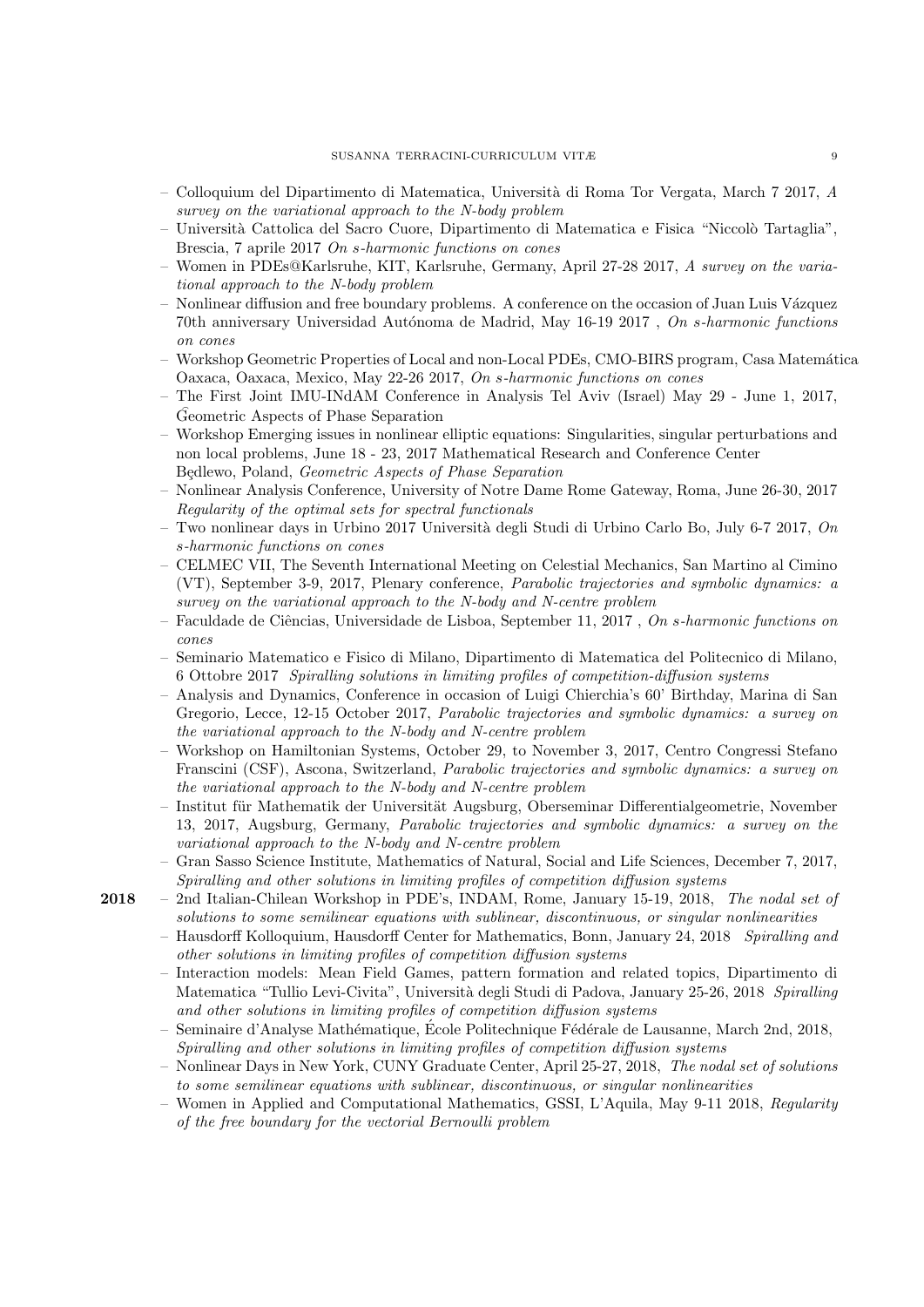- Eigenvalues and Inequalities, Institut Mittag-Leffler, May 14-19 2018, Regularity of the free boundary for the vectorial Bernoulli problem
- Perspectives in Hamiltonian Dynamics, Centro Culturale Don Orione, Venezia,June 18-22, 2018, An index theory for asymptotic solutions to the N-body and N-centre problem
- Two days on PDEs, Bruno Pini Centenary Conference, Accademia delle Scienze dell'Istituto di Bologna, June 21-22 2018, Regularity of the free boundary for the vectorial Bernoulli problem
- Variational Problems arising from Physics and Geometry, Rauischholzhausen Castle, Germany, July 16-19, 2018, The nodal set of solutions to some semilinear equations with sublinear, discontinuous, or singular nonlinearities
- ICM 2018 Satellite Conference on Nonlinear Partial Differential Equations, Fortaleza Cear´a (Brazil), July 23-27 2018, Regularity of the free boundary for the vectorial Bernoulli problem
- Workshop for Women in Differential Equations, ICM 2018 Satellite Event, UFABC Santo André (Brazil), July 25-27, 2018, Spiralling and other solutions in limiting profiles of competition diffusion systems
- Connections for Women: Hamiltonian Systems, from topology to applications through analysis, August 16, 2018 - August 17, 2018, MSRI, Berkeley Parabolic and collision trajectories: a survey on the variational approach to the N-body problem
- Nonlinear Analysis and PDEs in Caserta, Universit`a della Campania, "Luigi Vanvitelli", September 10-14, 2018, On the nodal set of solutions to degenerate and singular elliptic and parabolic equations with applications to s−harmonic and s−caloric functions
- Joint UMI-SIMAI-PTM meeting, Wrocław, Poland, September 16-20 2018, Plenary Conference, Spiralling and other solutions in limiting profiles of competition diffusion systems
- Joint UMI-SIMAI-PTM meeting, Wrocław, Session 11, Variational and Set-valued Methods in Differential Problems, September 18, 2018, Regularity of the free boundary for the vectorial Bernoulli problem
- Joint UMI-SIMAI-PTM meeting, Session 21: New perspectives in singular Hamiltonian Systems, Wrocłav, Poland, September 16-20 2018, Parabolic and collision trajectories: a survey on the variational approach to the N-body problem
- Recent Trends in Nonlinear PDEs MATRIX Satellite Workshop, School of Mathematics and Statistics, the University of Sydney, November 1-3, 2018, Segregated configurations involving the square root of the laplacian and their free boundaries
- The University of Texas at Austin, Analysis Seminar, November 15, 2018, Segregated configurations involving the square root of the laplacian and their free boundaries
- Courant Institute for Mathematical Sciences, New York University, Analysis Seminar, November 20, 2018, Segregated configurations involving the square root of the laplacian and their free boundaries
- Incontri di Matematica allo SBAI, La Sapienza Universit`a di Roma, 11 Dicembre 2018, The nodal set of solutions to some semilinear equations with sublinear, discontinuous, or singular nonlinearities
- 2019 Advances and Challenges in Nonlinear Elliptic Systems, The Riemann International School of Mathematics, February 7-8 2019, Villa Toeplitz, Varese, Liouville theorems and uniform regularity estimates for a class of degenerate/singular elliptic operators
	- Nonlinear Geometric PDE's, May 5-10 2019, the Banff International Research Station (Banff, Canada), Liouville type theorems and local behaviour of solutions to degenerate or singular problems
	- International Conference on Elliptic and Parabolic Problems, May 20-24 2019, Gaeta (Italy), Spiralling and other solutions in limiting profiles of competition diffusion systems
	- VI Italian-Japanese Workshop, May 20-24, Cortona, Liouville type theorems and local behaviour of solutions to degenerate or singular problems
	- Analytic and Geometric Aspects of PDEs, May 27-30 Politecnico di Milano, The nodal set of solutions to sublinear, discontinuous and singular equations
	- Women In Analysis A Research Collaboration Conference for Women, June 9-14 2019, Banff International Research Station, Spiralling and other solutions in limiting profiles of competition diffusion systems